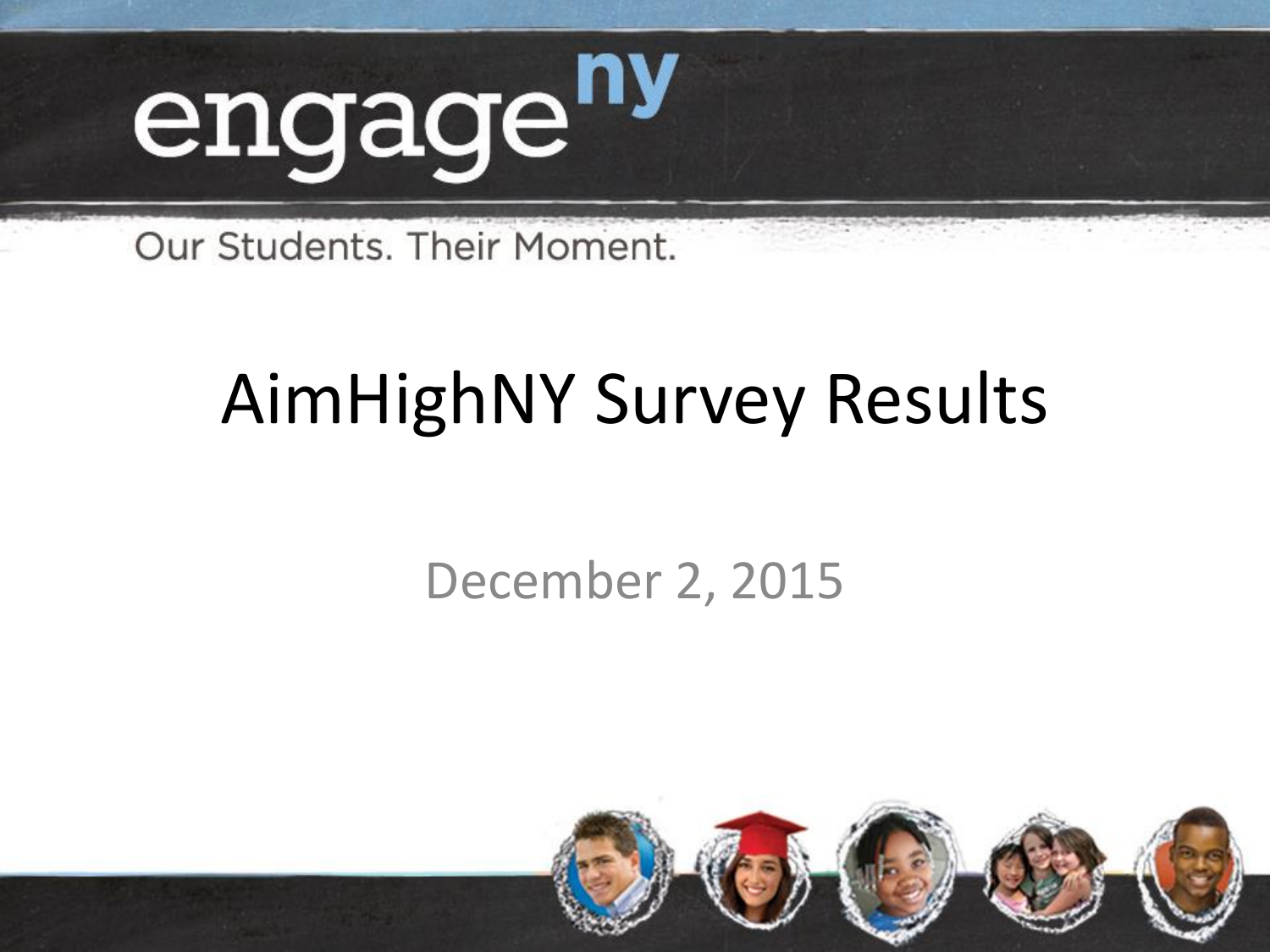## **Summary**

- Respondents were well represented by
	- Teachers
	- Long Island residents
	- Public schools
- Overall, a higher proportion of responses agreed with standards, and this was true for both Math and ELA
- It should be noted that respondents did not view the same **Standards** 
	- For instance, one standard (CCSS.ELA-Literacy.RL.PK.1 With prompting and support, ask and answer about detail(s) in a text.) received feedback from 616 respondents, while another (S-CP.7 - Apply the Addition Rule,  $P(A \text{ or } B) = P(A) + P(B) - P(A)$ and  $B$ ), and interpret the answer in terms of the model.) received feedback from just 7 respondents.

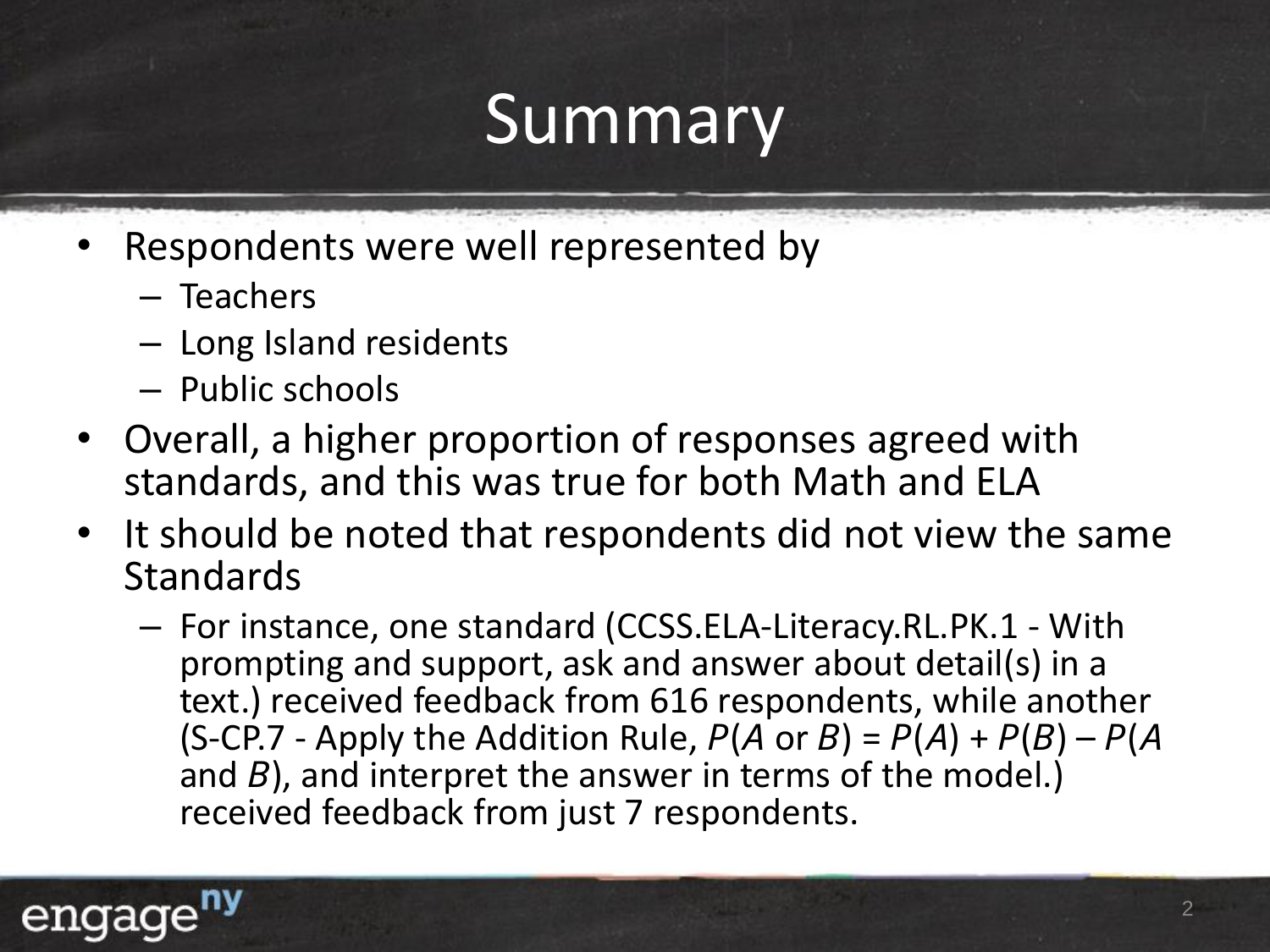Of the respondents, almost half are teachers, and over one fifth are from Long Island



engage

\* Categories following the top 8 were categorized into "Other"

3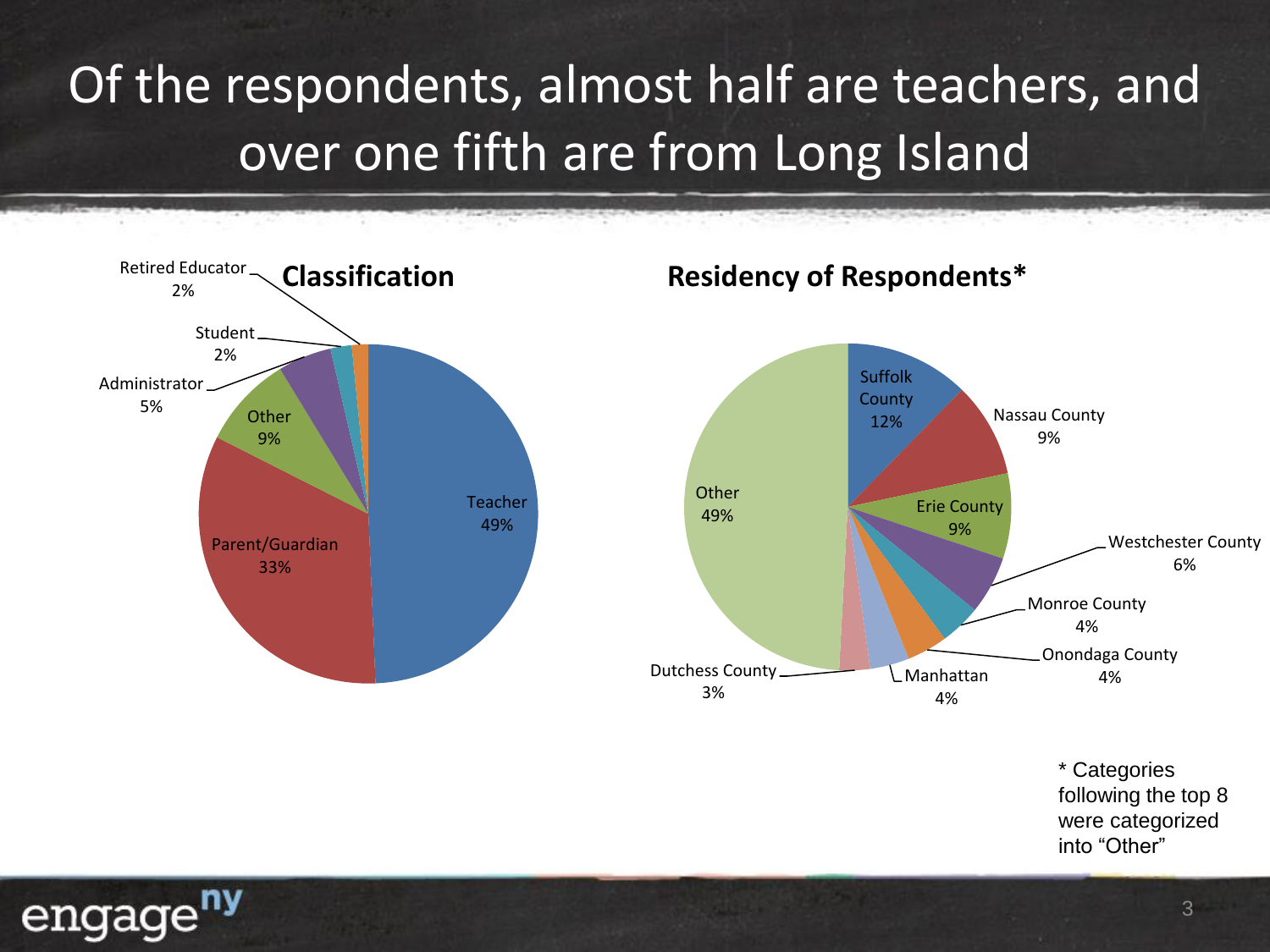## Most teachers, administrators, and students are associated with public schools



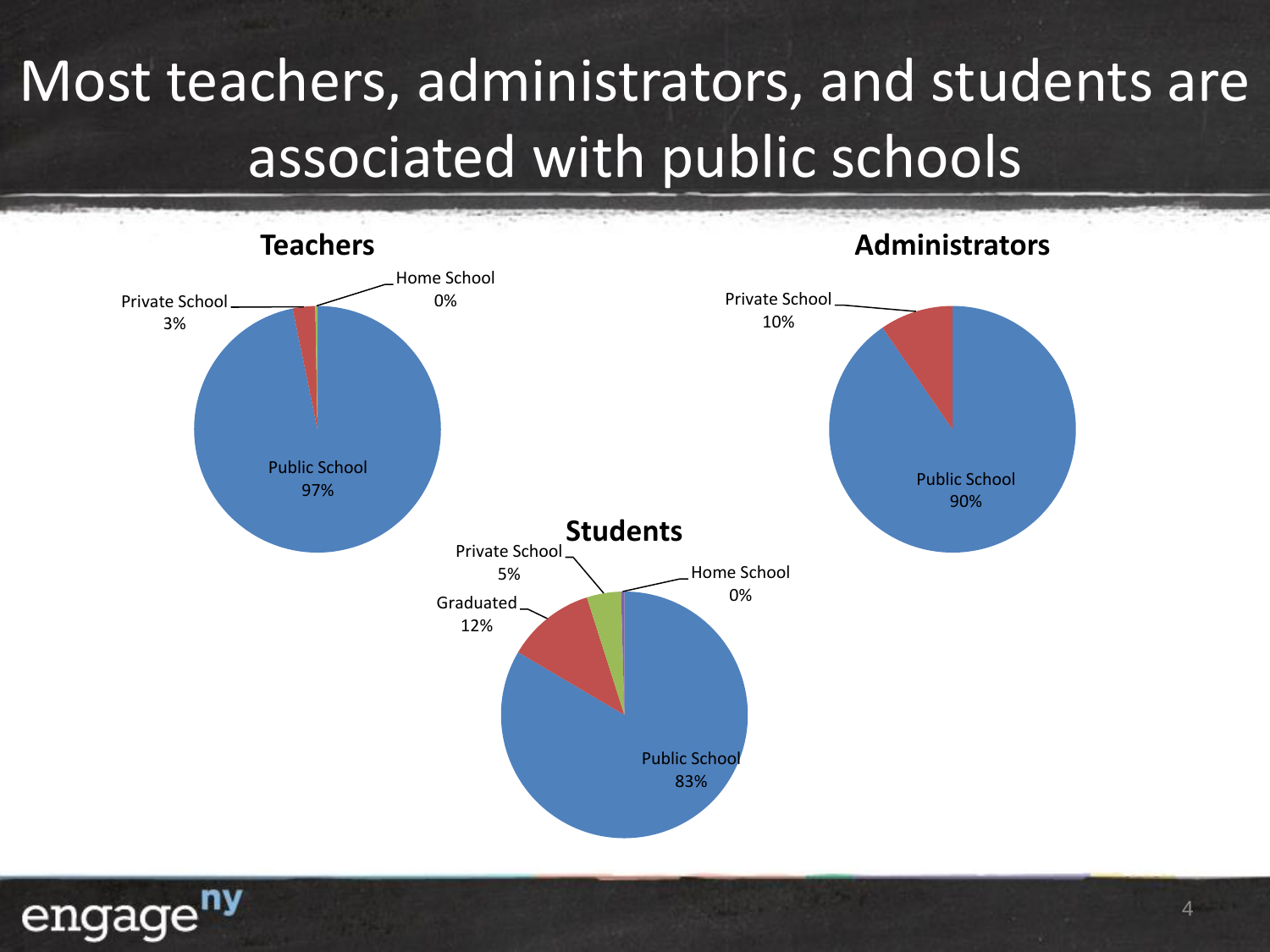## The majority of respondents agreed with the standards that they reviewed

- Average feedback per user was 23 standards
	- Average feedback for Math was 15 standards
	- Average feedback for ELA was 23 standards



**Agree/Disagree Proportions by Subject\***

\*Note that n for each subject area is not equal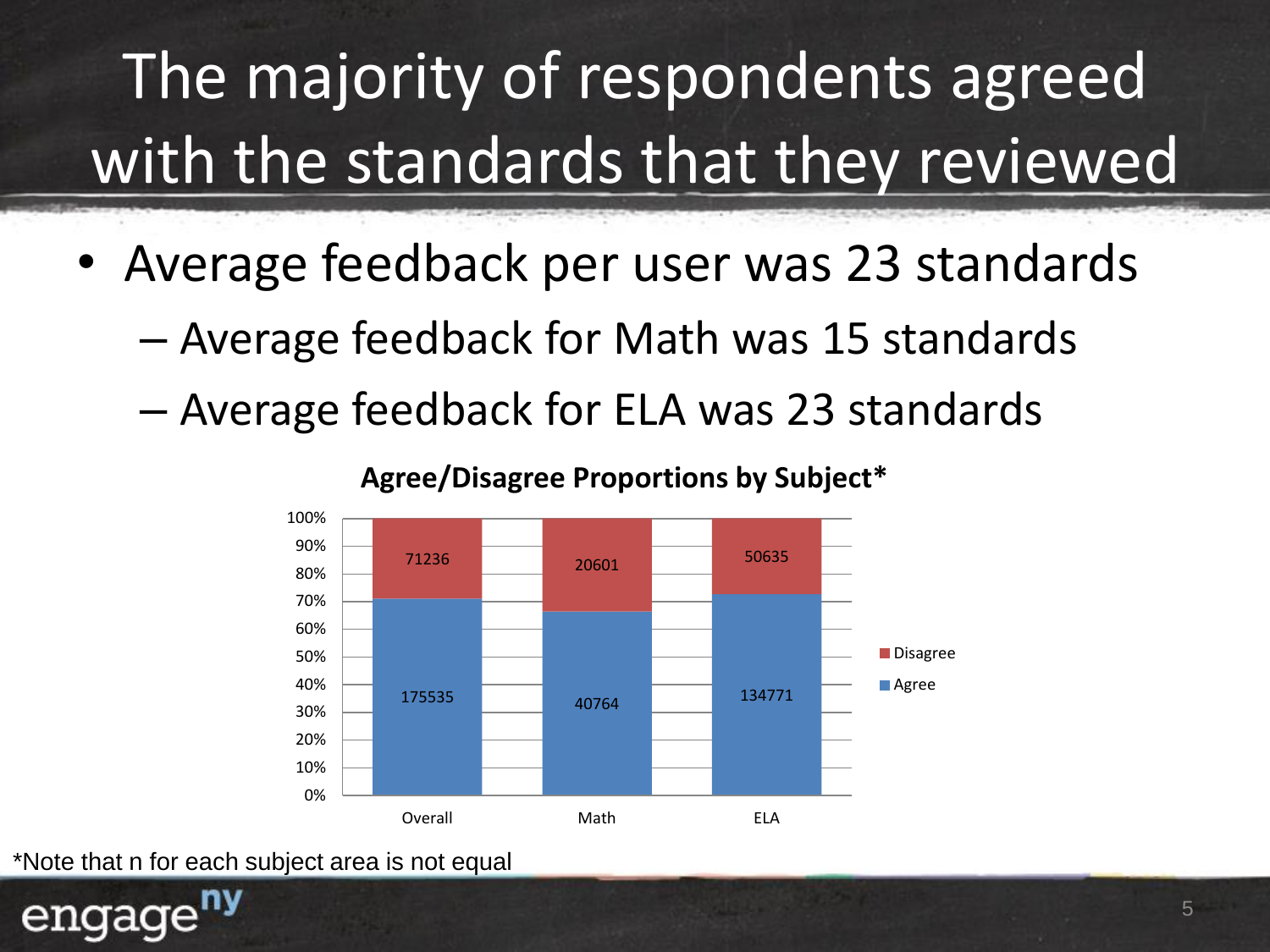## Of those who said that they disagreed with standards, most suggested removing the standard altogether

#### **Proportions of Responses within Disagree\***



\*Note that n for each subject area is not equal

engage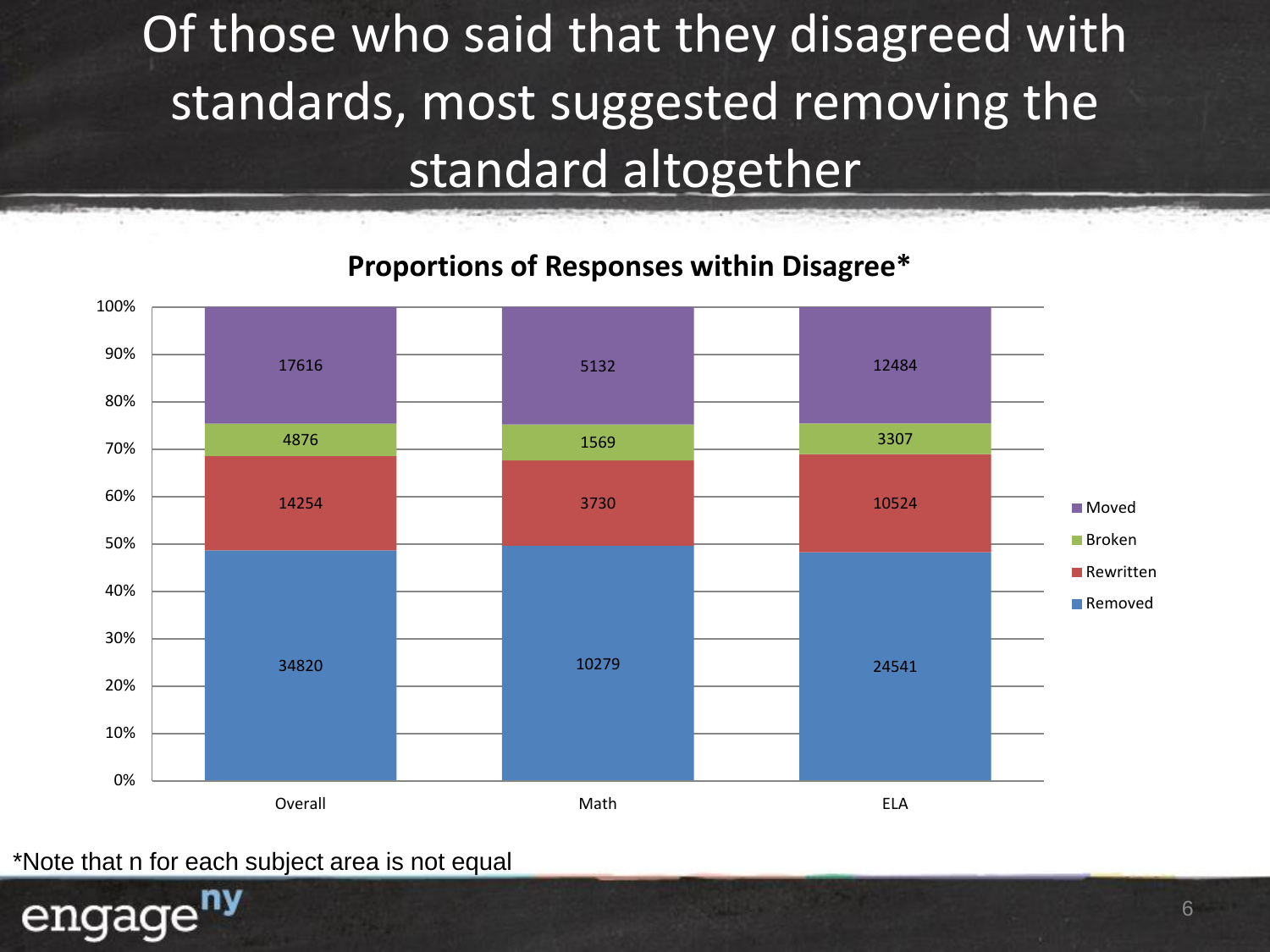The proportion of business partners disagreed the most with standards, while administrators, school board members, and students disagreed the least

#### 100% 328 1551 90% 711 202 42548 3384 71 80% 22053 70% 60% 388 50% 3279 12225 40% 2959 748 126491 **Disagree** 7080 142 30% ■ Agree 22553 20% 10% 58 0% School Board Member Patent/Guardian Retired Educator Business partner Elected Official Administrator Student Teacher Other

#### **Agree/Disagree Proportions by Classification\***

\*Note that n for each classification is not equal

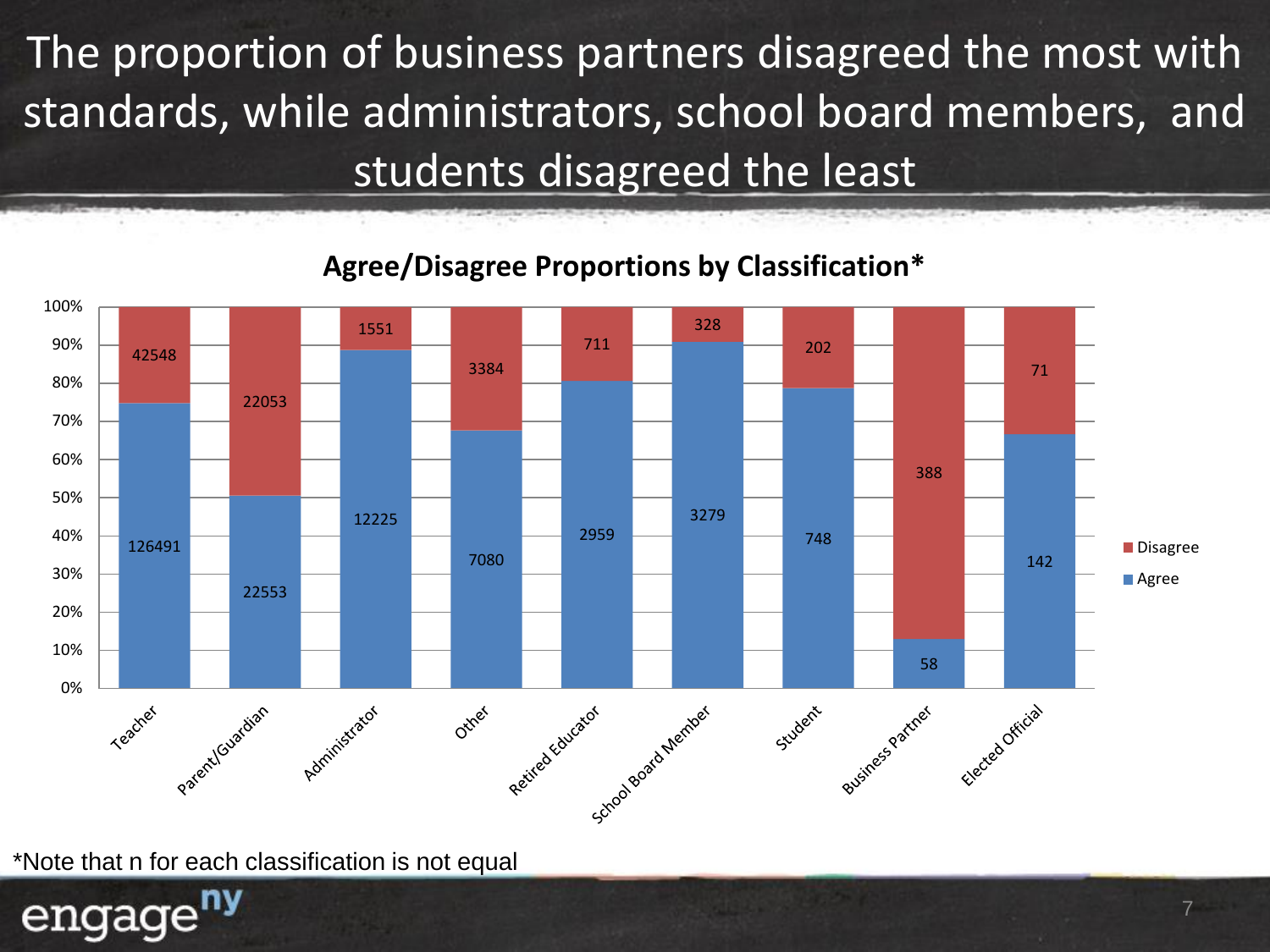Proportionally, Bronx respondents disagreed with standards the most, while respondents from Chautauqua and Oneida disagreed the least.



#### **Agree/Disagree Proportions by County\***

\*Note that n for each county is not equal; counties with <1000 respondents are not represented

engage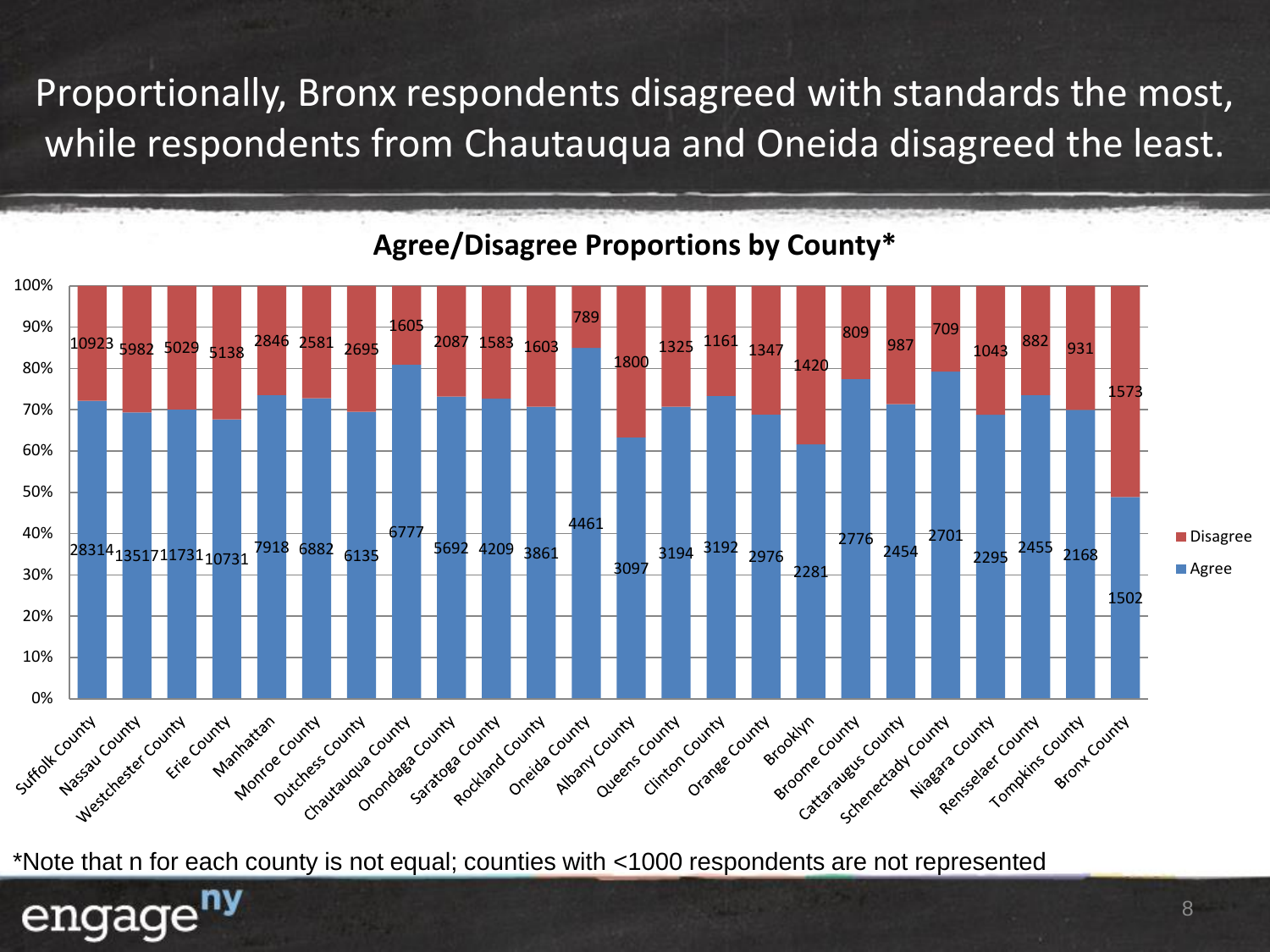## Feedback highlights overall

- There were far more ELA standards (1132) than math standards (492) available for feedback
- It should be noted that respondents did not view/provide feedback on the same standards
- As demonstrated in previous slides, the majority of respondents agreed with standards

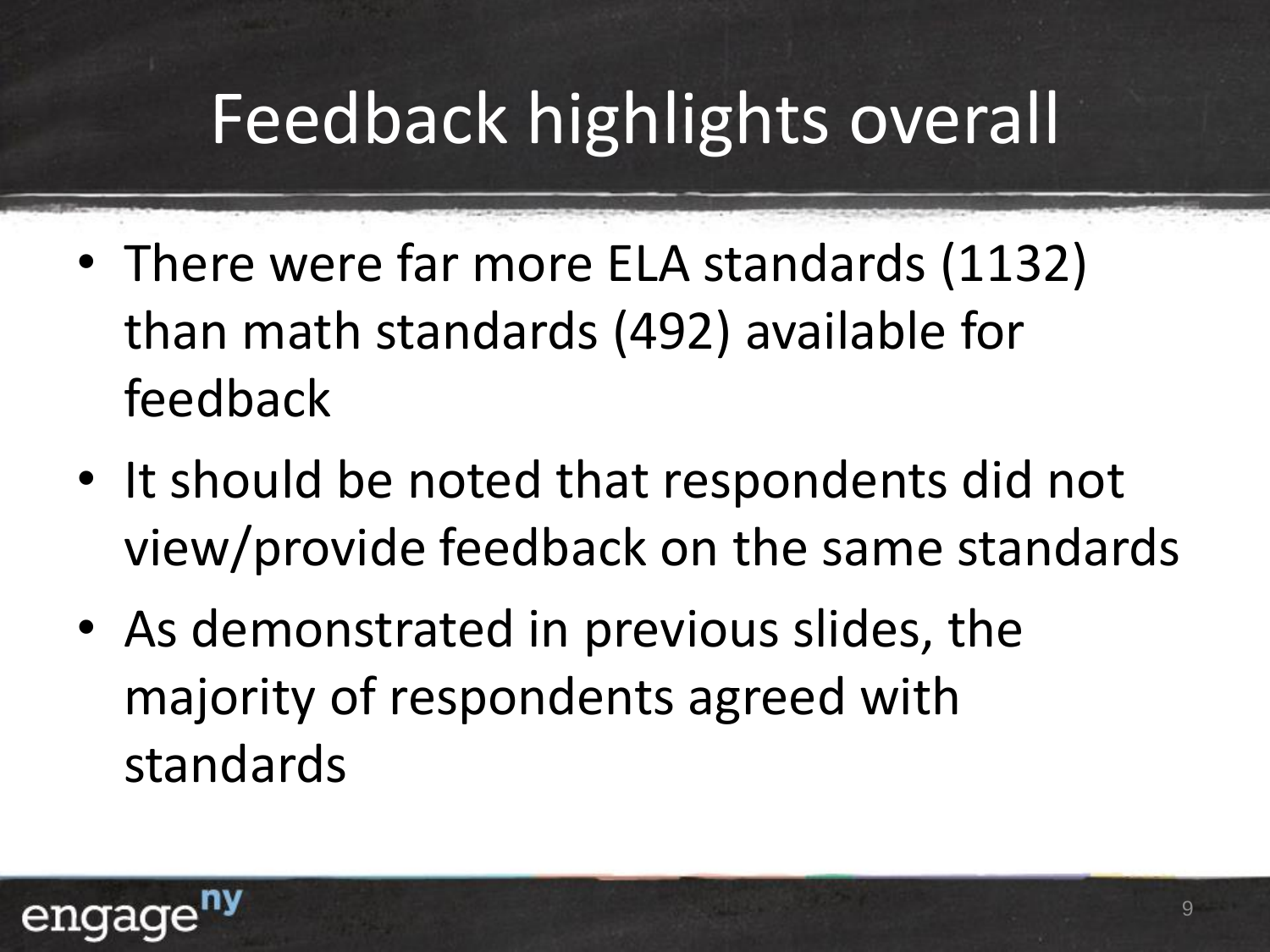## Feedback highlights (Math)

- The standard with the highest approval rating (90%) was G-GPE.7 - Use coordinates to compute perimeters of polygons and areas of triangles and rectangles, e.g., using the distance formula.
- The standard with the lowest approval rating (25%) was S-ID.6.b - Informally assess the fit of a function by plotting and analyzing residuals.
- As described above, respondents did not all view the same standards.
	- Only 49 respondents left feedback on standard GPE.7, and 60 left feedback on S-ID.6.b

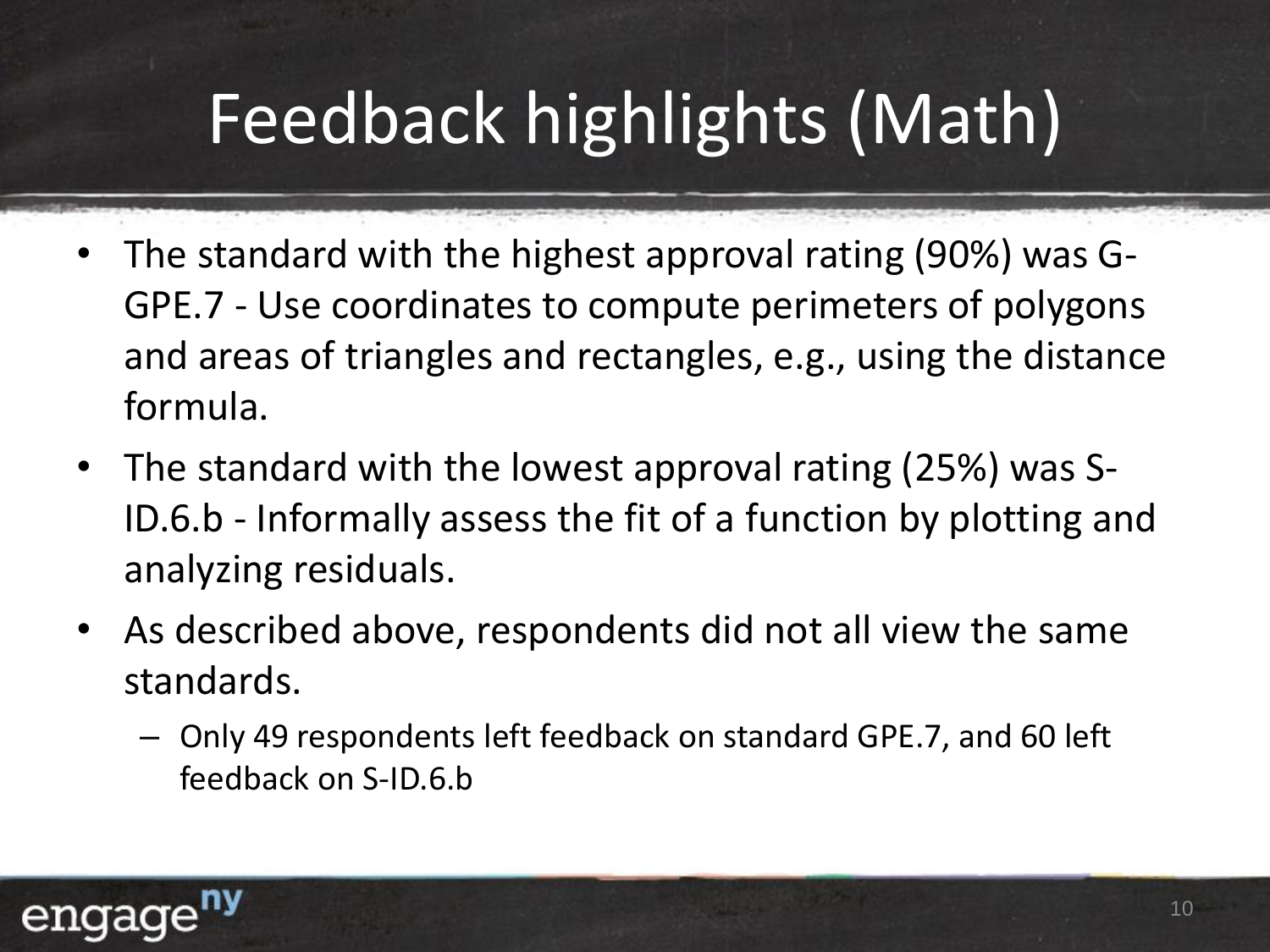## Feedback highlights (ELA)

- The standard with the highest approval (94%) was CCSS.ELA-Literacy.L.K.5a - Sort common objects into categories (e.g., shapes, foods) to gain a sense of the concepts the categories represent.
- The standard with the lowest approval (30%) was CCSS.ELA-Literacy.RL.4.4 - Determine the meaning of words and phrases as they are used in a text, including those that allude to significant characters found in mythology (e.g., Herculean).
- As described above, respondents did not all view the same standards.
	- There were only 227 respondents who left feedback on CCSS.ELA-Literacy.L.K.5a, but 352 respondents left feedback on CCSS.ELA-Literacy.RL.4.4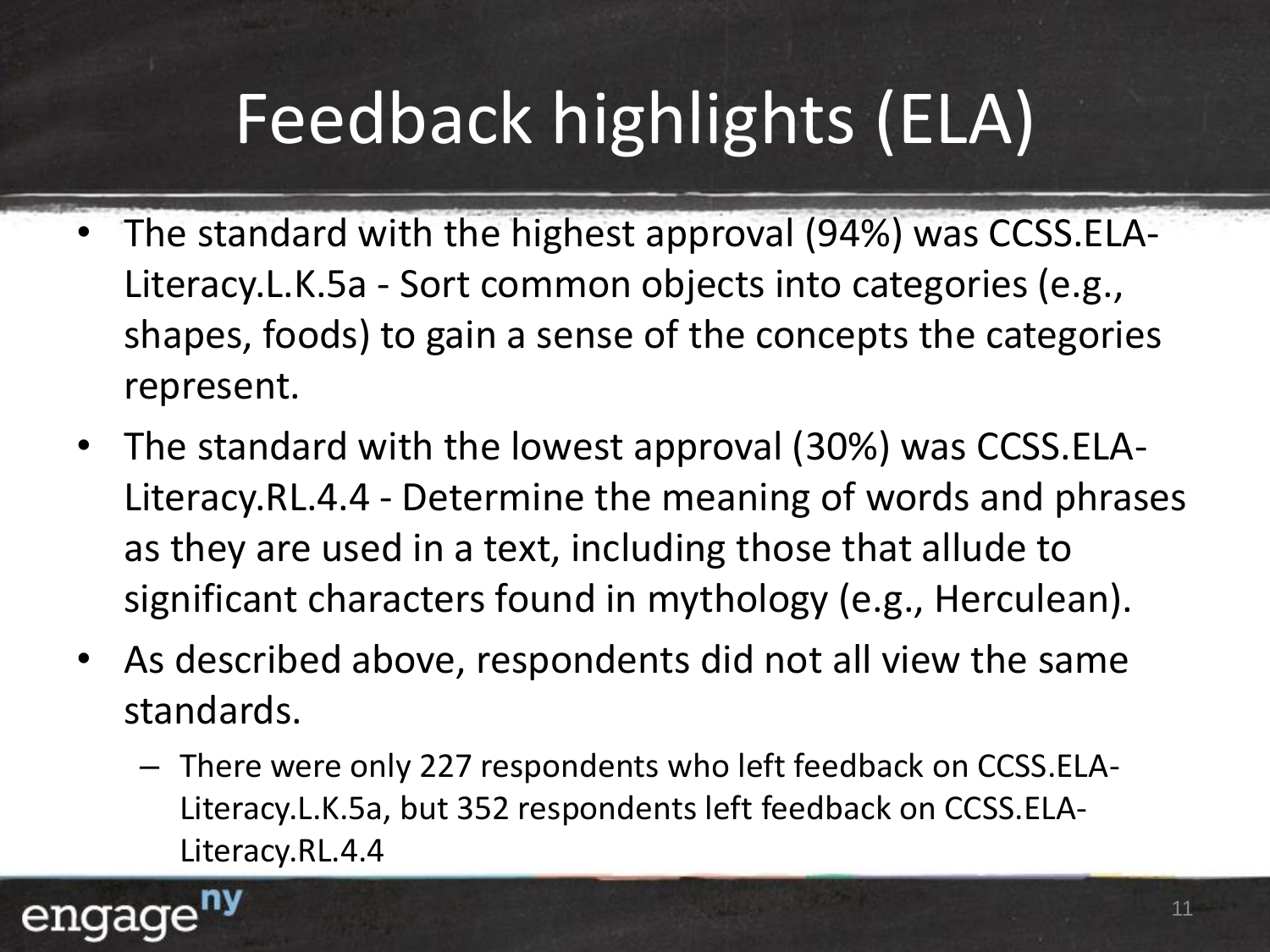## Next Steps

- Recommendations go to the BOR this month
- Direction to move forward with recommendations
- Any changes will be review by CAP
- New standards will go to the BOR for adoption